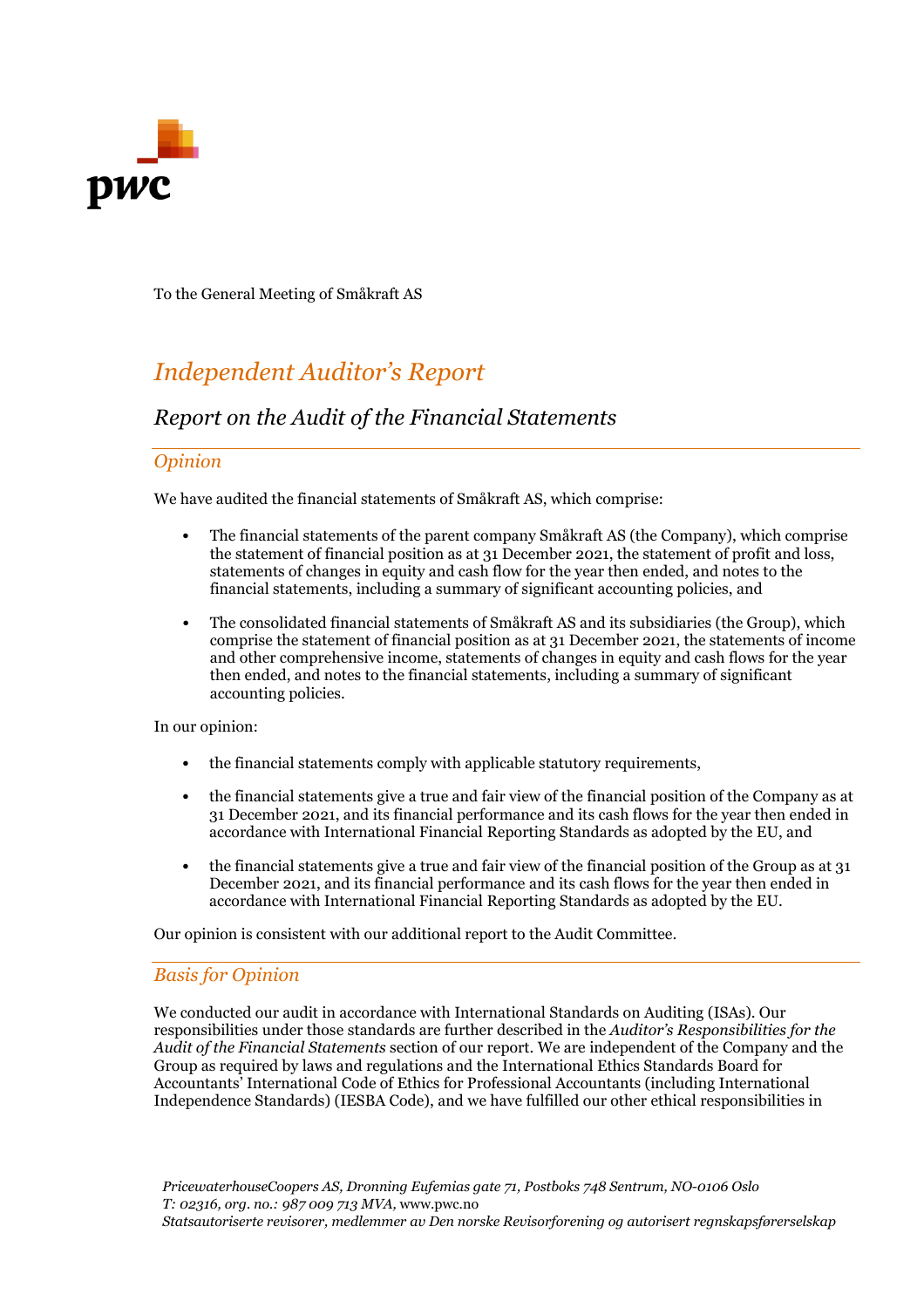

accordance with these requirements. We believe that the audit evidence we have obtained is sufficient and appropriate to provide a basis for our opinion.

To the best of our knowledge and belief, no prohibited non-audit services referred to in the Audit Regulation (537/2014) Article 5.1 have been provided.

We have been the auditor of the Company for 5 years from the election by the general meeting of the shareholders on 1 November 2017 for the accounting year 2017.

#### *Key Audit Matters*

Key audit matters are those matters that, in our professional judgment, were of most significance in our audit of the financial statements of the current period. These matters were addressed in the context of our audit of the financial statements as a whole, and in forming our opinion thereon, and we do not provide a separate opinion on these matters. The company's business activities are largely unchanged compared to last year. We have not identified regulatory changes, transactions or events that qualified as new Key Audit Matters. Our areas of focus are therefore unchanged from the previous year.

**Key Audit Matter How our audit addressed the Key Audit Matter**

#### *Valuation of power plants and waterfall rights*

The group's largest assets are power plants and waterfall rights with a carrying value of EUR 642 905 524 per 31 December 2021. Value in use was applied as basis for the determination of recoverable amount for power plants and waterfall rights. The key assumptions used by the management when calculating the value in use were future prices of power, future prices of power certificates, future level of production and cost level involved in operation and maintenance investments and required rate of return.

We have focused on the valuation of power plants and waterfall rights due to the vital importance of these assets for the value creation of the enterprise and the degree of judgement that management had to exercise in the valuation. An impairment, if any, may have substantial impact on the investors' assessment of net earnings. Impairments of EUR 269 333 are recognised during the year.

For further information about the judgements exercised by the management and the impairment assessments we refer

We obtained management's model for impairments and assessed whether it contained the key elements required. We challenged management's assessment of the indications of a need for impairment or reversal of any previous impairments for these assets.

In order to consider management's use of key assumptions in the impairment model we compared the applied future prices for power and power certificates to comparable price information from independent sources. We found that the prices corresponded to the information from independent sources. We reviewed volume used in the valuation report against actual historical production volume and expected production capability. We compared future cost level used in the impairment model to historical costs and discussed material differences with management. We discussed the principles for assessment of future maintenance requirements and cost estimates with management and compared these to historical levels and estimates provided from independent sources. Our tests show that management's cost estimate is supported by reliable documentation.

We compared calculated market values in the valuation report to historical transaction prices of comparable power plants obtained from independent sources in the market and found a reasonable resemblance. We reviewed the applied discount rate by comparing the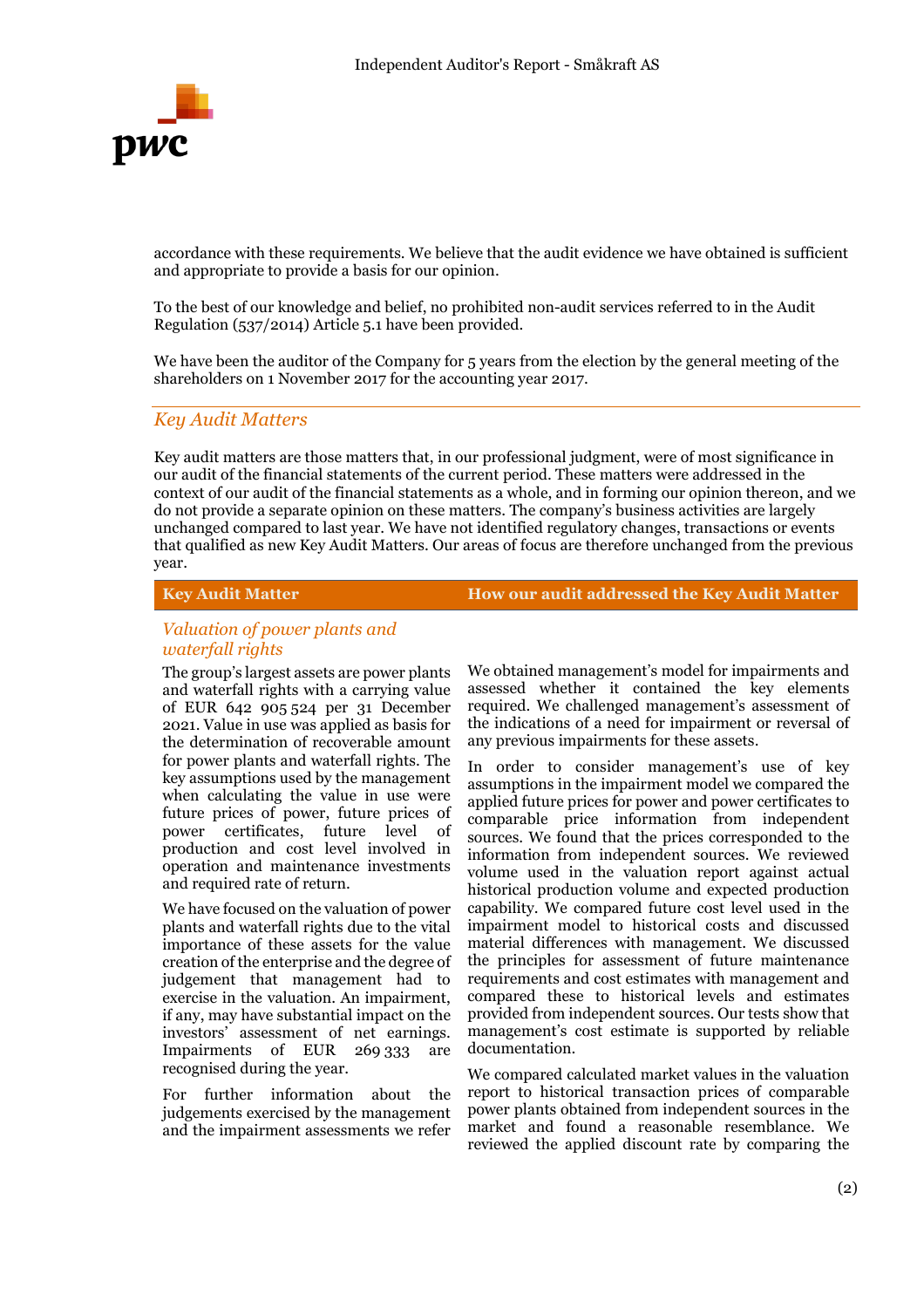

to the group's note 18 to the financial statements dealing with property, plant and equipment, note 16 intangible assets, note 3 important accounting estimates and judgements and note 17 impairment testing.

applied assumptions to data from relevant internal and external sources. We found the discount rate to be within an acceptable interval. We tested whether the models used to determine recoverable amount make mathematical calculations as assumed without finding material errors.

We also reviewed the information in note 3, 16, 17 and 18 regarding the impairment assessment of power plants and found that it provided appropriate information in accordance with accounting regulations.

### *Other Information*

The Board of Directors and the Managing Director (management) are responsible for the information in the Board of Directors' report and the other information accompanying the financial statements. The other information comprises information in the annual report, but does not include the financial statements and our auditor's report thereon. Our opinion on the financial statements does not cover the information in the Board of Directors' report nor the other information accompanying the financial statements.

In connection with our audit of the financial statements, our responsibility is to read the Board of Directors' report and the other information accompanying the financial statements. The purpose is to consider if there is material inconsistency between the Board of Directors' report and the other information accompanying the financial statements and the financial statements or our knowledge obtained in the audit, or whether the Board of Directors' report and the other information accompanying the financial statements otherwise appears to be materially misstated. We are required to report if there is a material misstatement in the Board of Directors' report or the other information accompanying the financial statements. We have nothing to report in this regard.

Based on our knowledge obtained in the audit, it is our opinion that the Board of Directors' report

- is consistent with the financial statements and
- contains the information required by applicable legal requirements.

Our opinion on the Board of Director's report applies correspondingly to the statements on Corporate Governance and Corporate Social Responsibility.

#### *Responsibilities of Management for the Financial Statements*

Management is responsible for the preparation of financial statements that give a true and fair view in accordance with International Financial Reporting Standards as adopted by the EU, and for such internal control as management determines is necessary to enable the preparation of financial statements that are free from material misstatement, whether due to fraud or error.

In preparing the financial statements, management is responsible for assessing the Company's and the Group's ability to continue as a going concern, disclosing, as applicable, matters related to going concern and using the going concern basis of accounting unless management either intends to liquidate the Group or to cease operations, or has no realistic alternative but to do so.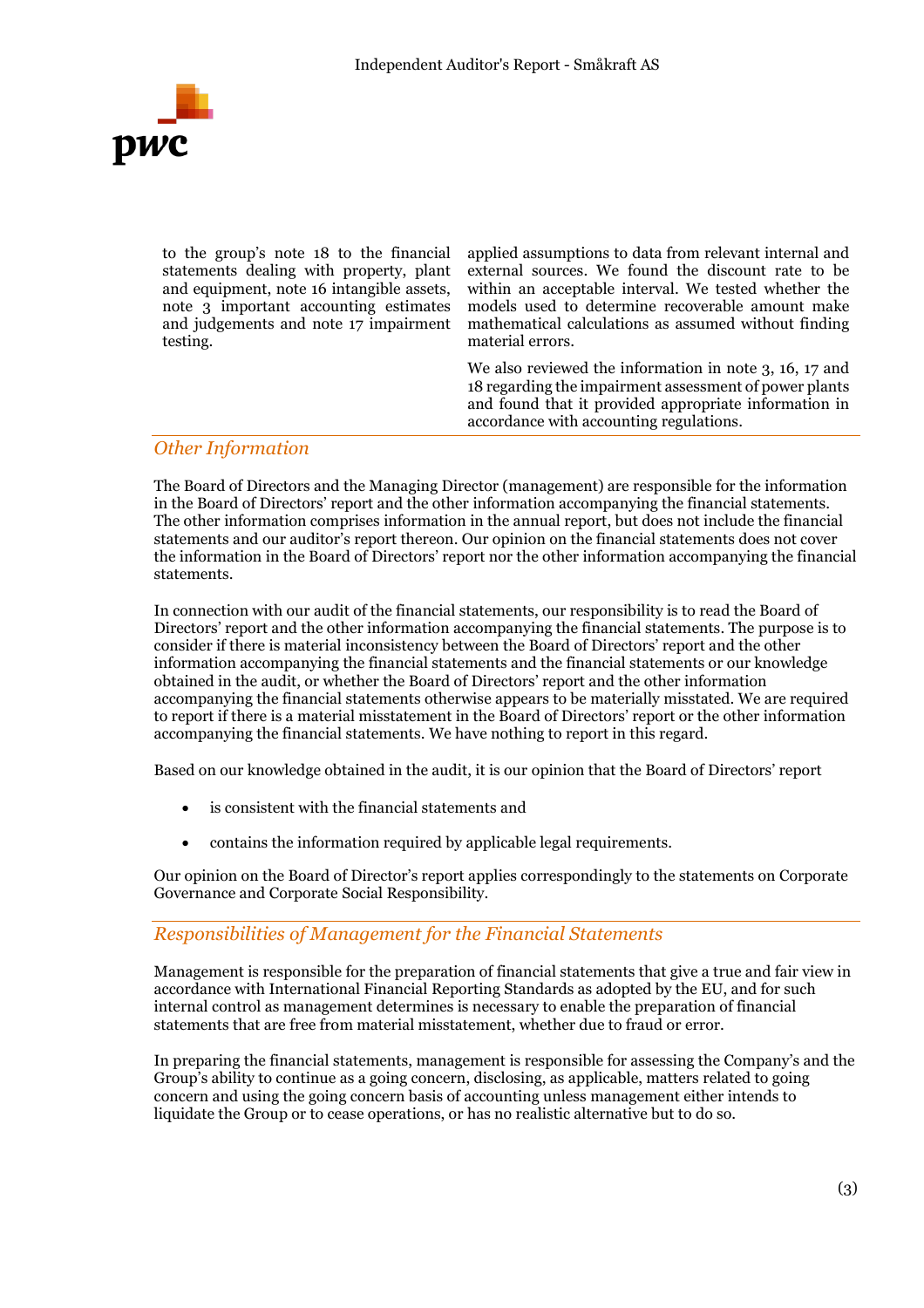

#### *Auditor's Responsibilities for the Audit of the Financial Statements*

Our objectives are to obtain reasonable assurance about whether the financial statements as a whole are free from material misstatement, whether due to fraud or error, and to issue an auditor's report that includes our opinion. Reasonable assurance is a high level of assurance, but is not a guarantee that an audit conducted in accordance with ISAs will always detect a material misstatement when it exists. Misstatements can arise from fraud or error and are considered material if, individually or in aggregate, they could reasonably be expected to influence the economic decisions of users taken on the basis of these financial statements.

As part of an audit in accordance with ISAs, we exercise professional judgment and maintain professional scepticism throughout the audit. We also:

- identify and assess the risks of material misstatement of the financial statements, whether due to fraud or error. We design and perform audit procedures responsive to those risks, and obtain audit evidence that is sufficient and appropriate to provide a basis for our opinion. The risk of not detecting a material misstatement resulting from fraud is higher than for one resulting from error, as fraud may involve collusion, forgery, intentional omissions, misrepresentations, or the override of internal control.
- obtain an understanding of internal control relevant to the audit in order to design audit procedures that are appropriate in the circumstances, but not for the purpose of expressing an opinion on the effectiveness of the Company's or the Group's internal control.
- evaluate the appropriateness of accounting policies used and the reasonableness of accounting estimates and related disclosures made by management.
- conclude on the appropriateness of management's use of the going concern basis of accounting, and, based on the audit evidence obtained, whether a material uncertainty exists related to events or conditions that may cast significant doubt on the Company and the Group's ability to continue as a going concern. If we conclude that a material uncertainty exists, we are required to draw attention in our auditor's report to the related disclosures in the financial statements or, if such disclosures are inadequate, to modify our opinion. Our conclusions are based on the audit evidence obtained up to the date of our auditor's report. However, future events or conditions may cause the Company and the Group to cease to continue as a going concern.
- evaluate the overall presentation, structure and content of the financial statements, including the disclosures, and whether the financial statements represent the underlying transactions and events in a manner that achieves a true and fair view.
- obtain sufficient appropriate audit evidence regarding the financial information of the entities or business activities within the Group to express an opinion on the consolidated financial statements. We are responsible for the direction, supervision and performance of the group audit. We remain solely responsible for our audit opinion.

We communicate with the Board of Directors regarding, among other matters, the planned scope and timing of the audit and significant audit findings, including any significant deficiencies in internal control that we identify during our audit.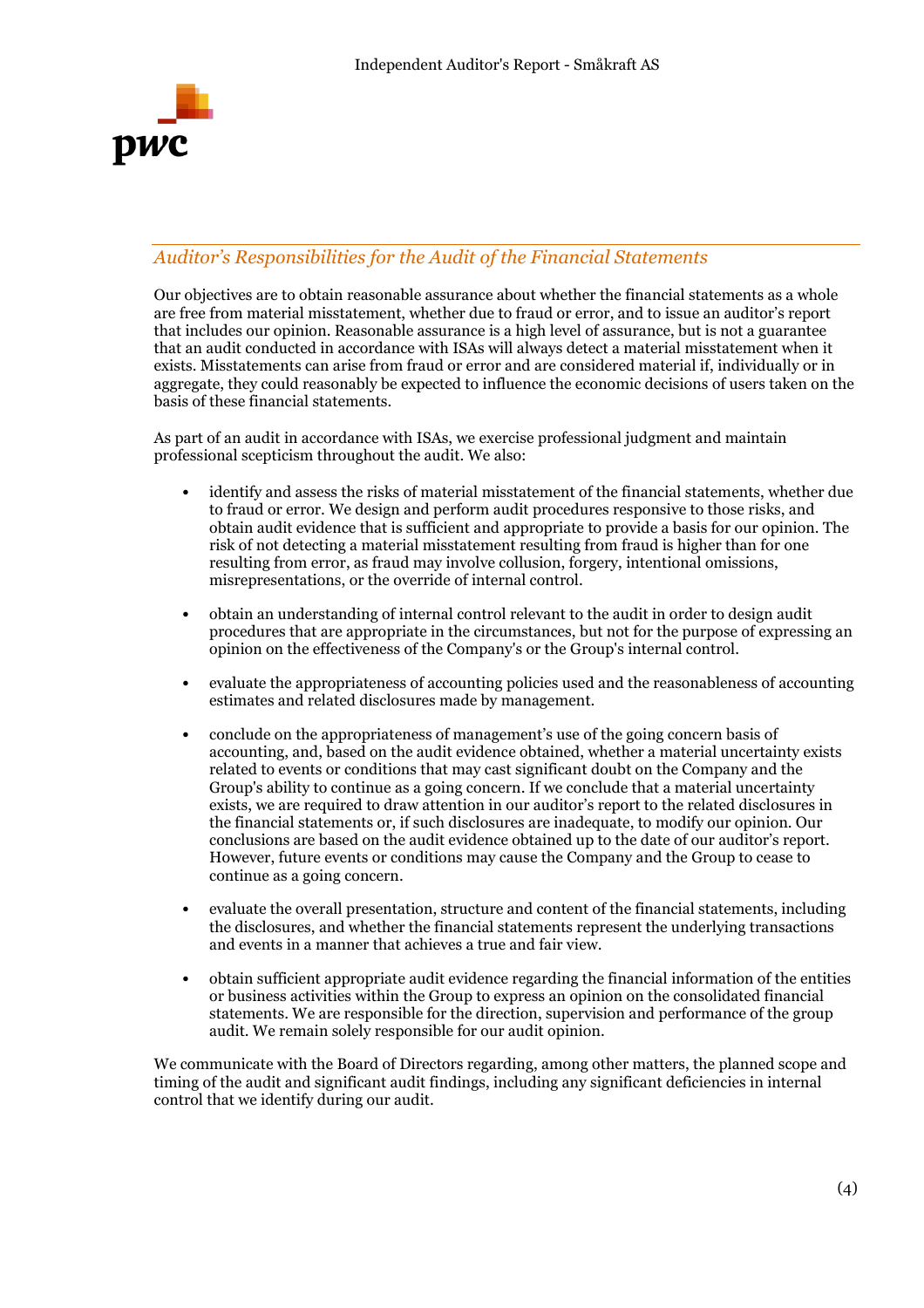

We also provide the Audit Committee with a statement that we have complied with relevant ethical requirements regarding independence, and to communicate with them all relationships and other matters that may reasonably be thought to bear on our independence, and where applicable, related safeguards.

From the matters communicated with the Board of Directors, we determine those matters that were of most significance in the audit of the financial statements of the current period and are therefore the key audit matters. We describe these matters in our auditor's report unless law or regulation precludes public disclosure about the matter or when, in extremely rare circumstances, we determine that a matter should not be communicated in our report because the adverse consequences of doing so would reasonably be expected to outweigh the public interest benefits of such communication.

# *Report on Other Legal and Regulatory Requirements*

*Report on compliance with Regulation on European Single Electronic Format (ESEF)*

#### *Opinion*

We have performed an assurance engagement to obtain reasonable assurance that the financial statements with file name Småkraftas-2021-12-31-en.zip have been prepared in accordance with Section 5-5 of the Norwegian Securities Trading Act (Verdipapirhandelloven) and the accompanying Regulation on European Single Electronic Format (ESEF).

In our opinion, the financial statements have been prepared, in all material respects, in accordance with the requirements of ESEF.

#### *Management's Responsibilities*

Management is responsible for preparing, tagging and publishing the financial statements in the single electronic reporting format required in ESEF. This responsibility comprises an adequate process and the internal control procedures which management determines is necessary for the preparation, tagging and publication of the financial statements.

#### *Auditor's Responsibilities*

For a description of the auditor's responsibilities when performing an assurance engagement of the ESEF reporting, see: https://revisorforeningen.no/revisjonsberetninger

Oslo, 22 March 2022 **PricewaterhouseCoopers AS**

Pål Bakke State Authorised Public Accountant

(This document is signed electronically)